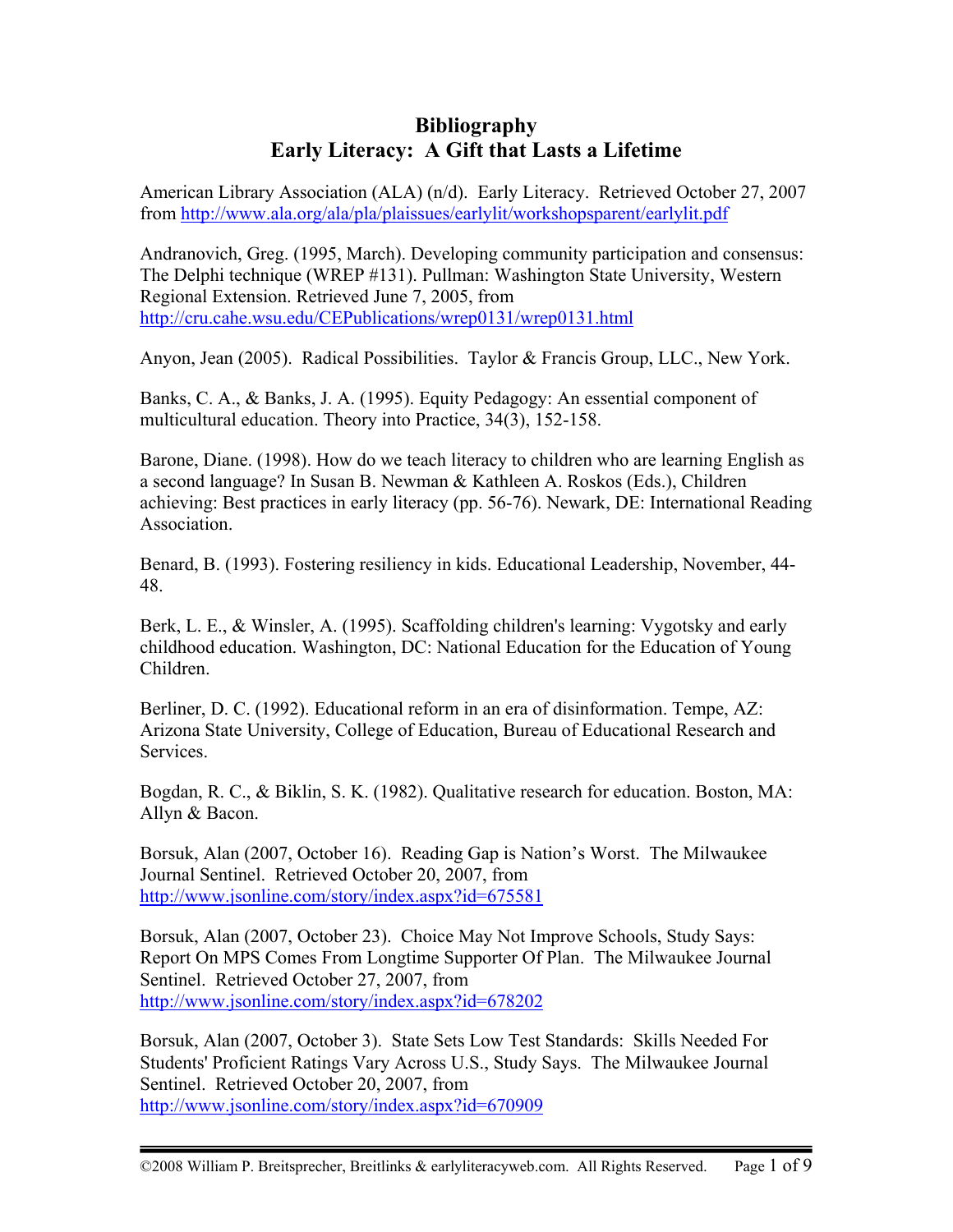Borsuk, Alan (2007, September 25). Reading Gap is Nation's Worst. The Milwaukee Journal Sentinel. Retrieved September 26, 2007, from http://jsonline.com/story/index.aspx?id=667387&format=print

Bowman, B. T. (1994). The challenge of diversity. Phi Delta Kappan, November, 218- 224.

Bowman, B. T., & Stott, F. M. (1994). Understanding development in a cultural context: The challenge for teachers. In B. Mallory & R. New (Eds.), Diversity and developmentally appropriate practices. New York: Teachers College Press.

Boyer, E. L. (1983). High school. New York: Harper & Row.

Bracey, G. W. (1994). Research turns 10. Phi Delta Kappan, March, 567-569.

Braunger, J. (1995). Tensions to resolve: Improving literacy programs in the context of school reform. Portland, OR: Northwest Regional Educational Laboratory.

Bredekamp, S. (Ed.) (1987). Developmentally appropriate practice in early childhood programs serving children from birth through age eight. Washington, DC: National Association for the Education of Young Children.

Bredekamp, S., & Rosegrant, T. (1995). Reaching potentials through national standards: panacea or pipe dream? In S. Bredekamp & T. Rosegrant (Eds.), Reaching potentials: Transforming early childhood curriculum and assessment. Washington, DC: National Association for the Education of Young Children.

Briggs, S., Folkers, J., & Johnson, K. (1996). Development of math curriculum based on constructivist theory. Portland State University: Unpublished masters thesis.

Bronfenbrenner, Urie. (1979). The ecology of human development: Experiments by nature and design. Cambridge, MA: Harvard University Press.

Brown, E. Glyn; Amwake, Carolynn; Speth, Tim; & Scott-Little, Catherine. (2002). The continuity framework: A tool for building home, school, and community partnerships. Early Childhood Research & Practice, 4(2), Retrieved February 6, 2006, from http://ecrp.uiuc.edu/v4n2/brown.html

Bruanger, J. (1995). Building equity in early literacy: Two case studies in improving the school literacy program. Portland, OR: Northwest Regional Educational Laboratory

Bruner, J. (1996). The culture of education. Cambridge, MA: Harvard University Press.

Bryant, Donna M.; Burchinal, Margaret; Lau, Lisa B.; & Sparling, Joseph J. (1994). Family and classroom correlates of Head Start children's developmental outcomes. Early Childhood Research Quarterly, 9(3-4), 289-309.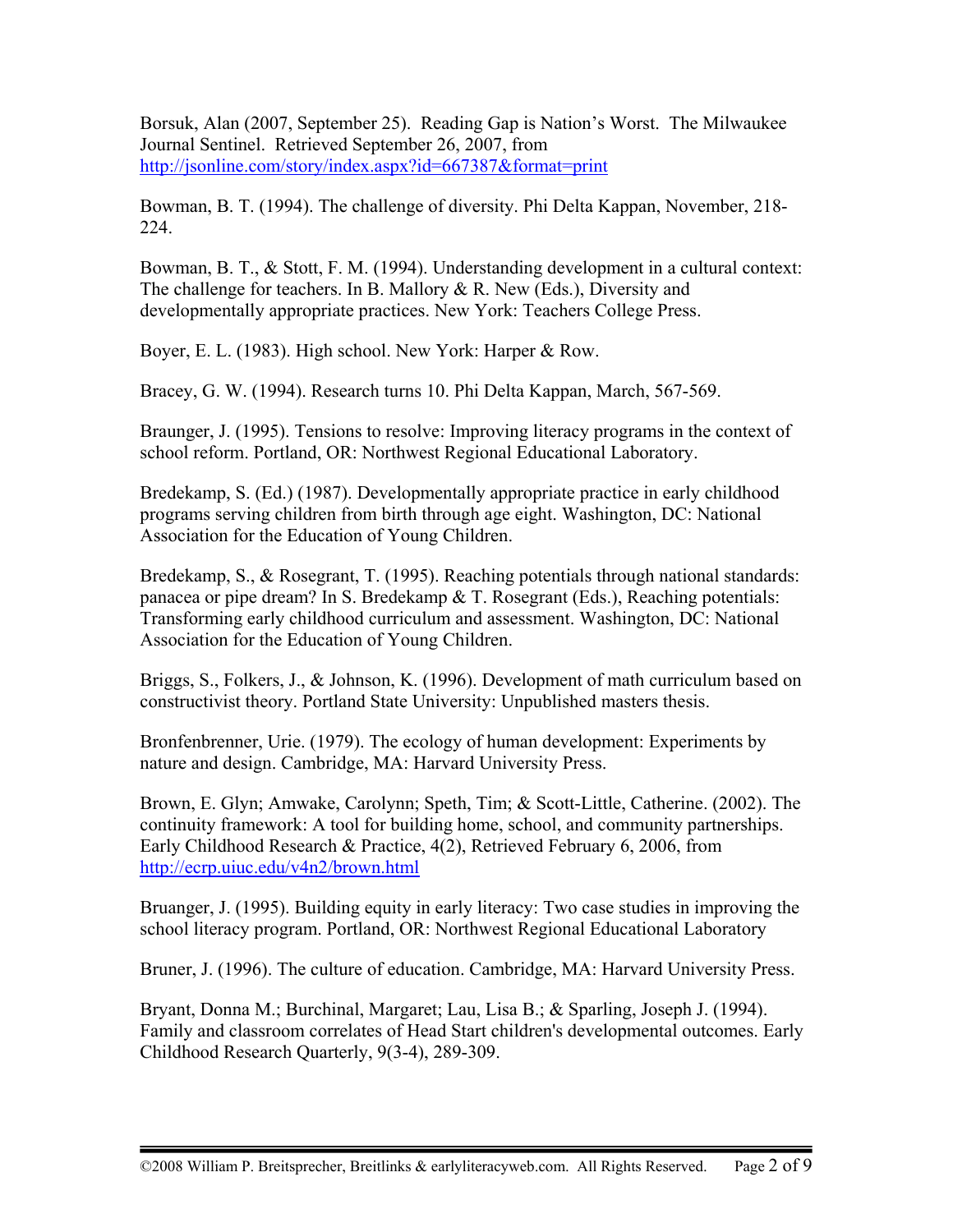Carter, Keith A., & Beaulieu, Lionel J. (1992). Conducting a community needs assessment: Primary data collection techniques. Gainesville: University of Florida, IFAS Extension. Retrieved June 7, 2005, from http://edis.ifas.ufl.edu/pdffiles/HE/HE06000.pdf

Caudell, L. S. (1996). Voyage of discovery. Northwest Education, Fall, 8-15.

Clark, D. L., & Astuto, T. A. (1994). Redirecting reform: Challenges to popular assumptions about teachers and students. Phi Delta Kappan, March, 513-520.

Cohen, D. K. , McLaughlin, M. L. W., & Talbert, J. E. (1993). Teaching for understanding: Challenges for policy and practice. San Francisco, CA: Jossey-Bass Publishers.

Collins, Ray, & Ribeiro, Rose. (2004). Toward an early care and education agenda for Hispanic children. Early Childhood Research & Practice, 6(2), Retrieved February 6, 2006, from http://ecrp.uiuc.edu/v6n2/collins.html

Commission on Standards for School Mathematics. (1989). Curriculum and evaluation standards for school mathematics. Reston, VA: National Council of Teachers of Mathematics.

Committee on the Prevention of Reading Difficulties in Young Children (1998), Preventing Reading Difficulties in Young Children. National Academy Press, Washington, D.C.

Daniels, H. (1995). Is whole language doomed? Rethinking Schools, 10(2). 1,5.

Darling-Hammond, L. (1994). National standards and assessments: Will they improve education? American Journal of Education, 102, 479-511.

Delpit, L. (1995). Other people's children: Cultural conflict in the classroom. New York: The New Press.

Dickinson, David K. (Ed.). (1994). Bridges to literacy: Children, families, and schools. Cambridge, MA: Blackwell.

Dickinson, David K., & Smith, Miriam W. (1994). Long-term effects of preschool teachers' book readings on low-income children's vocabulary and story comprehension. Reading Research Quarterly, 29(2), 104-122.

Duncan, G. L. & Brooks-Gunn, J. (2000). Family Poverty, Welfare Reform, and Child Development. Child Development, 71 (1), 188-196.

Eisner, E. W. (1991). What really counts in schools. Educational Leadership, 48(5), 10- 17.

enGauge (2003). 21st Century Skills: Literacy in the Digital Age. Retrieved October 27, 2007 from http://www.ncrel.org/engauge/skills/skills.htm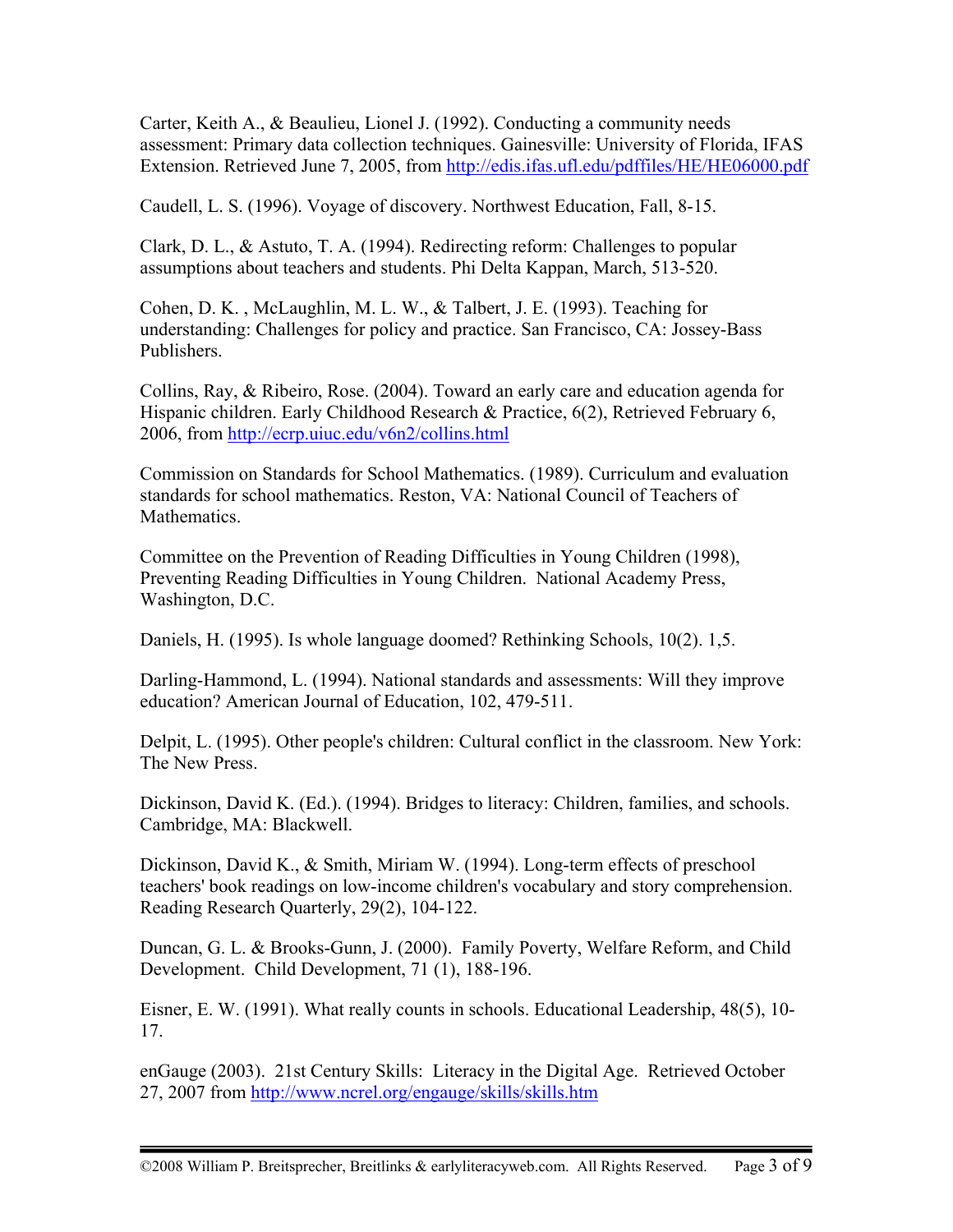Essa, Eva L., & Burnham, Melissa M. (2001). Child care quality: A model for examining relevant variables. In Stuart Reifel & Mac H. Brown (Eds.), Advances in early education and day care: Vol. 11. Early education and care, and reconceptualizing play (pp. 59-113). Oxford: Elsevier Science.

Fielding, L. G., & Pearson, P. D. (1994). Reading comprehension: What works? Educational Leadership, February, 62-68.

Garmezy, N. (1991). Resiliency and vulnerability to adverse developmental outcomes associated with poverty. American Behavioral Scientist, 34(4), 416-430.

Gatto, John Taylor (2000). The Underground History of American Education: A schoolteacher's Intimate Investigation into the Problem of Modern Schooling. Oxford Village Press, New York.

Ghoting, Saroj & Martin, Pamela Diaz (2005). Early Literacy Storytimes @ Your Library: Partnering With Caregivers for Success. ALA, Chicago.

Goodlad, J. L. (1984). A place called school. New York: McGraw-Hill.

Goodman, K. S. (1994). Standards, not! Education Week, September 7, 39-42.

Goodman, Y. M. (1989). Roots of the whole-language movement. The Elementary School Journal, 90(20), 113-127.

Hancock, L. (1996). Why do schools flunk biology? Newsweek, February 19, 55-62.

Hargreaves, A. (1995). Educational Leadership, 52(7), 14-19.

Harker, Christa, and Dorette Putoni. "Hook Them With Research." Knowledge Quest 33:2 (November/December 2004) 40-44.

Heinemann, S., & Hewitt, D. (1992). Pathways to Play. St. Paul, MN: Redleaf Press.

Hirsh-Pasek, Kathy, and Roberta Michnick Golinkoff. "Getting Engaged Through Reading" Knowledge Quest 33:2 (November/December 2004) 66-67.

Hodgkinson, H.L. (1995, October). What should we call people? Race, class, and the census for 2000. Phi Delta Kappan, 173-179.

Huntington, Barbara (2005). Early Learning Initiative for Wisconsin Public Libraries. Wisconsin Department of Public Instruction, Madison, WI.

Ivins, M. (October 26, 1996). Social health down. Oregonian, D, 6.

Jacobs, Francine H. (1988). The five-tiered approach to evaluation: Context and implementation. In Heather B. Weiss & Francine H. Jacobs (Eds.), Evaluating family programs (pp. 37-68). Hawthorne, NY: A. de Gruyter.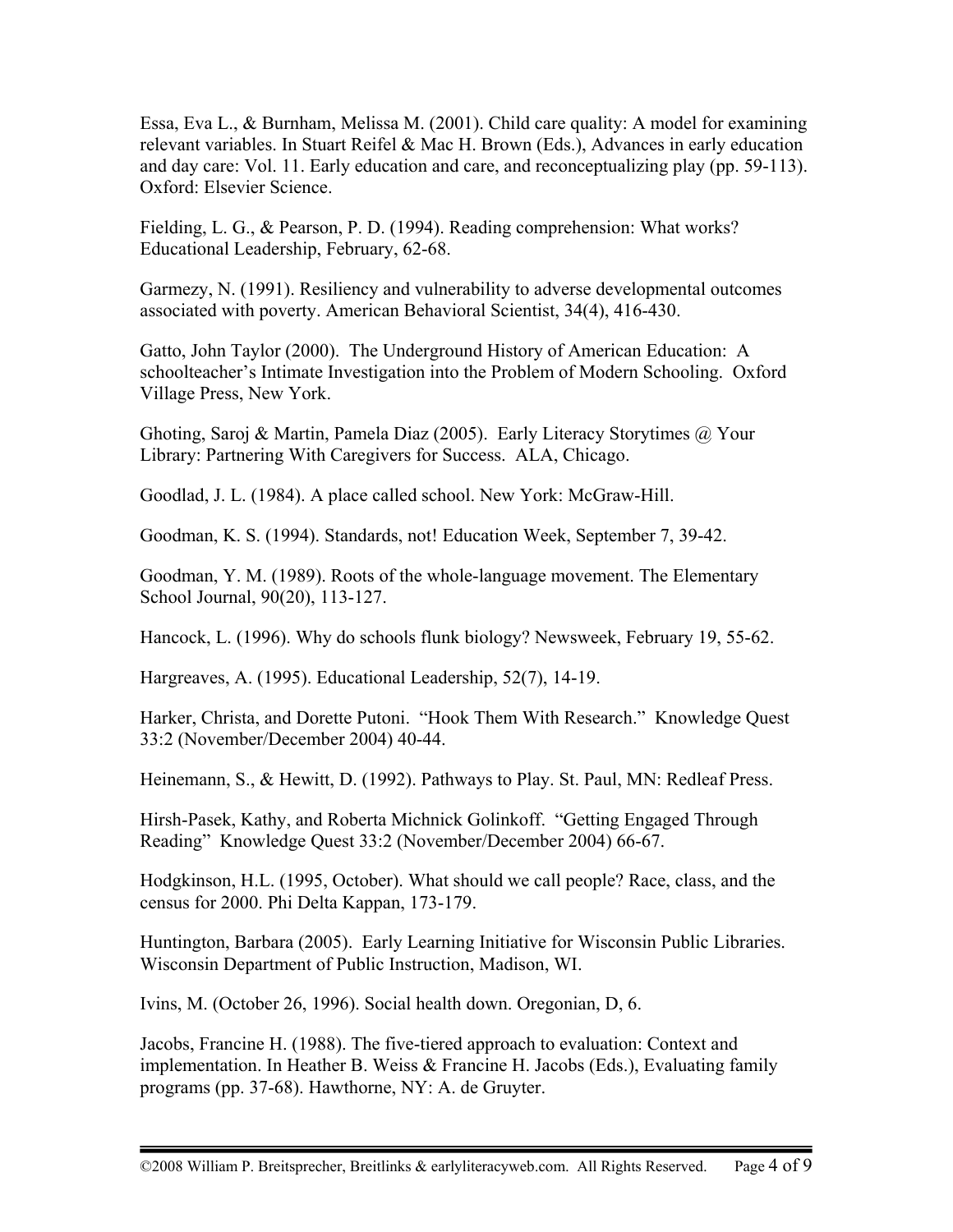Kamii, C. (1989). Young children continue to reinvent arithmetic. New York: Teachers College Press.

Kostelnik, M. (1992). Myths associated with developmentally appropriate programs. Young Children, 47(40) 17-23.

Kozol, J. (1992). Savage inequalities: Children in America's schools. New York: Crown Publishers.

Kozol, Jonothan (2005). The Shame of the Nation. Crown Publishing, New York.

Kretzmann, John P., & McKnight, John L. (1993). Building communities from the inside out: A path toward finding and mobilizing a community's assets. Evanston, IL: Center for Urban Affairs and Policy Research, Neighborhood Innovations Network, Northwestern University.

Kuby, Patricia, & Aldridge, Jerry. (2004). The impact of environmental print instruction on early reading ability. Journal of Instructional Psychology, 31(2), 106-114.

Ladson-Billings, G. (1995). The dreamkeepers: Successful teachers of African American children. San Francisco: Jossey-Bass Publishers.

Lavin-Loucks, Danielle (2006). The Academic Achievement Gap. The J. McDonald Williams Institute. Retrieved October 27, 2007 from http://www.thewilliamsinstitute.org/Portals/10/Education/Academic%20Achievement%2 0Gap.pdf

Lewis, Amanda (2003). Race in the Schoolyard. Rutgers Press, Piscataway, NJ.

Lewis, C., Schaps, E.& Watson, M. (1995). Beyond the pendulum: Creating challenging and caring schools. Phi Delta Kappan, March, 547-545.

Lieberman, A. (1995). Practices that support teacher development: Transforming conceptions of professional learning. Phi Delta Kappan, April, 591-596.

Lionni, Paolo (1993). Sabotage of the US Educational System. Heron Books, Sheridan, OR.

Lobman, Carrie; Ryan, Sharon; & McLaughlin, Jill. (2005). Reconstructing teacher education to prepare qualified preschool teachers: Lessons from New Jersey. Early Childhood Research & Practice, 7(2). Retrieved February 6, 2006, from http://ecrp.uiuc.edu/v7n2/lobman.html

Mackey, Bonnie, and Maureen White. "Conversations, Collaborations, and Celebrations." Knowledge Quest 33:2 (November/December 2004) 30-33.

Malaguzzi, L. (1993). For an education based on relationships. Young Children, 47 (1), 9-12.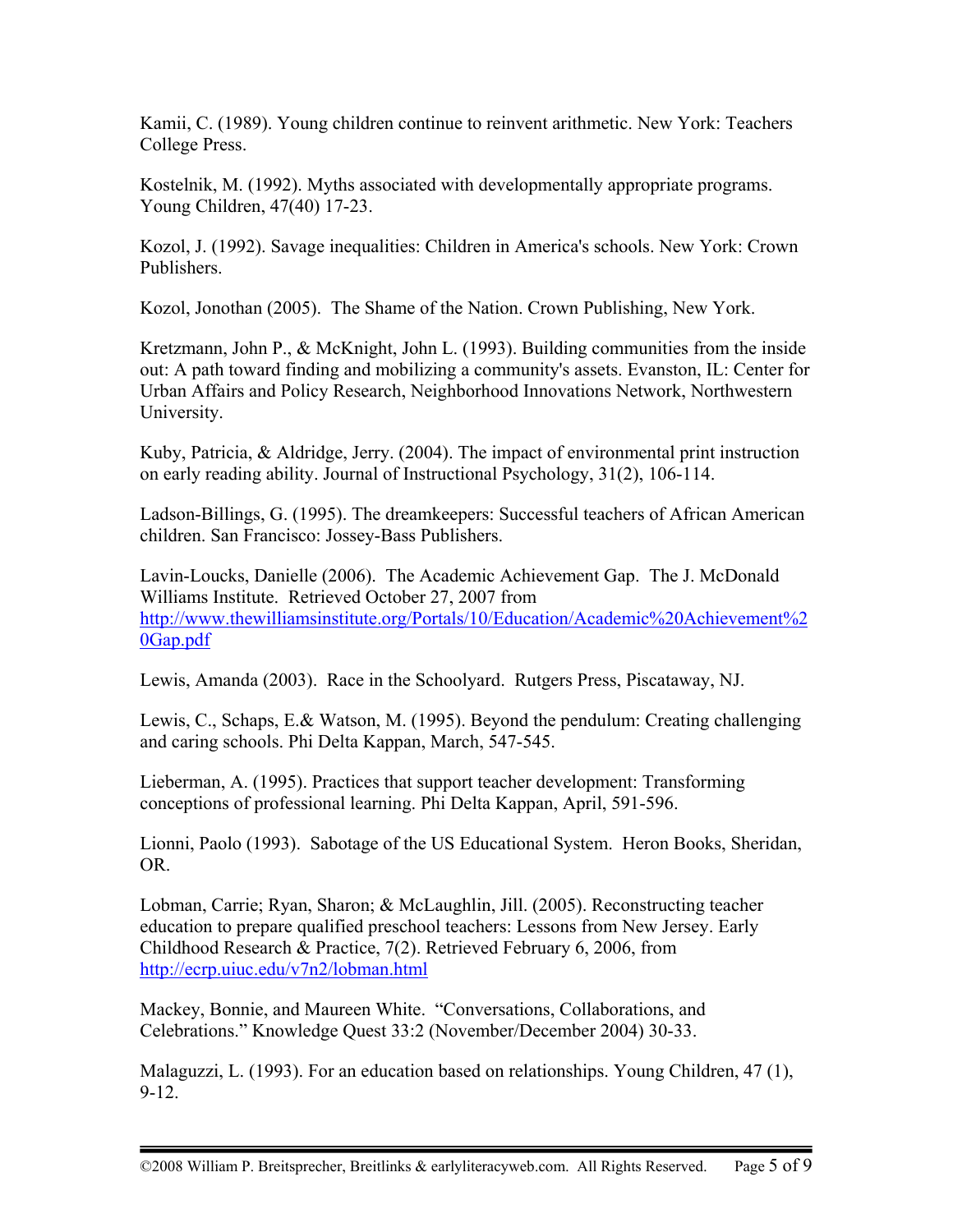Manset-Williamson, G., St John, E., Hu, S. & Gordon, D. (2002) Early literacy practices as predictors of reading related outcomes: Test scores, test passing rates, retention and specials educational referral. Exceptionality, 10, (1), 11-28.

Manset-Williamson, G., St John, E., Hu, S. & Gordon, D. (2002) Early literacy practices as predictors of reading related outcomes: Test scores, test passing rates, retention and specials educational referral. Exceptionality, 10, (1), 11-28

McKillip, Jack. (1987). Need analysis: Tools for the human services and education. Newbury Park, CA: Sage.

Meier, D. (1995). The power of their ideas: Lessons from a small school in Harlem. Boston, MA: Beacon Press.

Milwaukee Journal Sentinel Editorial Staff. (2007, October 12). We Need The Courage To Do What Works. The Milwaukee Journal Sentinel. Retrieved October 27, 2007, from http://www.jsonline.com/story/index.aspx?id=674058

Ministry of Education. (1992). Dancing with the pen: The learner as a writer. Wellington, New New Zealand: Learning Media Ltd.

Missall, K., Reschly, A., Betts, J., McConnell, S., Heistad, D., Pickart, M., Sheran, C., & Marston, D. (2007). Examination of the Predictive Validity of Preschool Early Literacy Skills. School Psychology Review, 36 (3), 433-452.

Mission Valley Consortium. (1995-1996). Professional development catalogue. Polson, MT: Mission Valley Consortium.

Morrow, Leslie Mandel. (1995). Family literacy: Connections in schools and communities. Newark, DE: International Reading Association.

Murphey, David A., & Burns, Catherine E. (2002). Development of a comprehensive community assessment of school readiness. Early Childhood Research & Practice, 4(2), Retrieved February 6, 2006, from http://ecrp.uiuc.edu/v4n2/murphey.html

National Association for the Education of Young Children (NAEYC). (May 1998). Overview of Learning to Read and Write: Developmentally Appropriate Practices for Young Children. Retrieved on September 19, 2007 from http://naeyc.org/about/positions/pdf/PSREAD98.PDF

National Center for Children in Poverty. (1996). Wake up America: Columbia University study shatters stereotypes of young child poverty. New York: Columbia University.

National Center on Child Abuse and Neglect. (1996). Third National Incidence Study of Child Abuse and Neglect. Washington DC: Administration for Children and Families, U.S. Department of Health and Human Services.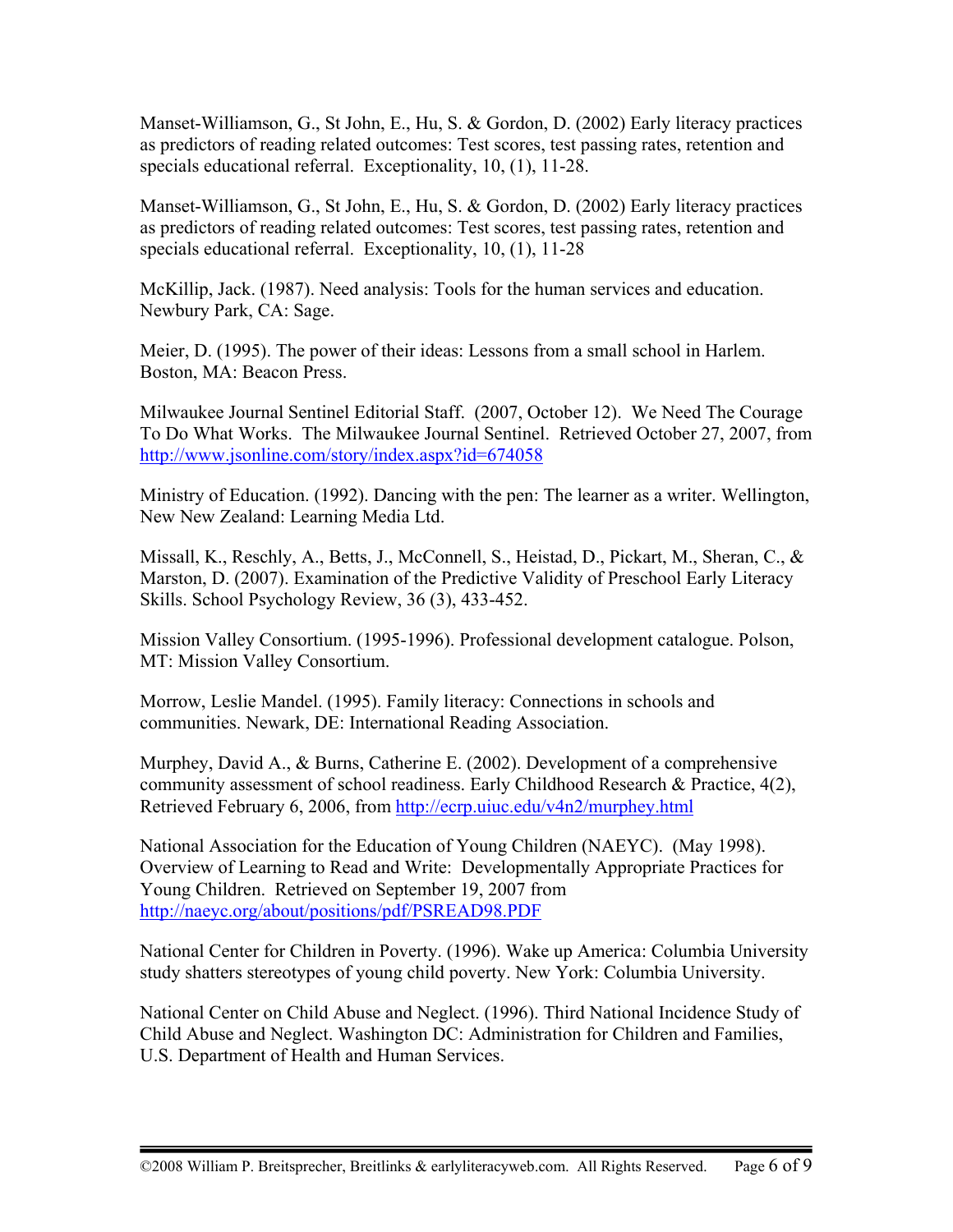National Education Goals Panel. (1992). Resolutions of the National Education Goals Panel: Assessing progress: Goal 1. Washington, DC: Author.

National Research Council. (1998). Preventing Reading Difficulties in Young Children. National Academy Press, Washington D.C.

National Research Council. (2001). Eager to Learn. National Academy Press, Washington D.C.

National Research Council. (2002). From Neurons to Neighborhoods. National Academy Press, Washington D.C.

Newmann, F. M. (1993). Beyond common sense in educational restructuring: The issues of content and linkage. Educational Researcher, 22(20), 4-13.

Ng, M., Gutherie, J.T., McCann, A., Van Meter, P., Alao, S. (1996). How do classrooms characteristics influence intrinsic motivations for literacy? Universities of Georgia and Maryland: National Reading Research Center, Reading Research Report No. 56.

Nieto, S. (1994). Lessons from students on creating a chance to dream. Harvard Educational Review, 64(4), 392-426.

Nieto, Sonia (1999). The Light in Their Eyes. Teachers College Press, New York.

Nieto, Sonia. The Light in Their Eyes: Creating Multicultural Learning Communities. New York: Teachers College Press, 1999.

Noddings, N. (1995). Teaching themes of care. Phi Delta Kappan, 76(9), 675-679.

Northwest Regional Education Laboratory, Child and Family Program (1998). Learning to Read and Write. Northwest Regional Educational Laboratory, Portland, OR.

O'Neil, J. (1996). On emotional intelligence: A conversation with Daniel Goleman. Educational Leadership, September.

O'Neill, Daniela (2004). Narrative skills linked to mathematical achievement. Literacy Today, December (41). Retrieved April 8, 2008, from http://www.literacytrust.org.uk/pubs/oneill.html

Orfield, G. (1994). Asking the right question. Educational Policy, 8(4), 404-413.

Pace, G. (1993). Making decisions about grouping in language arts. Portland, OR: Northwest Regional Educational Laboratory.

Perkins, Helen J. & Cooter, Robert B. (2005). Issues in Urban Literacy: Evidence-based Literacy Education and the African American Child. International Reading Association, Newark, DE.

Phillips, C. B. (1993). The hundred languages of children. Young Children, 49(1), 17-18.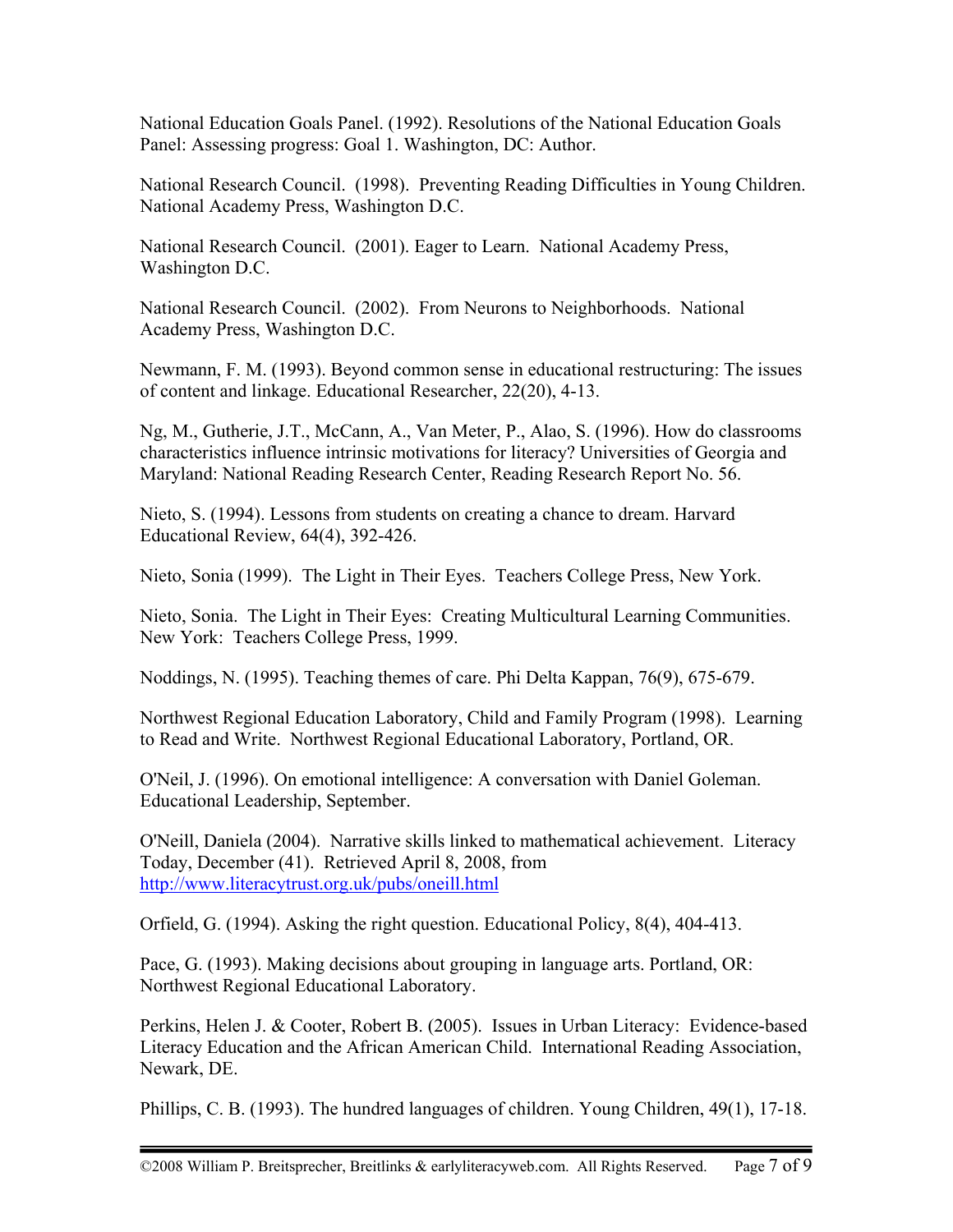Purcell-Gates, Victoria. (1996). Stories, coupons, and the "TV Guide": Relationships between home literacy experiences and emergent literacy knowledge. Reading Research Quarterly, 31(4), 406-428.

Resnick, Michael B.; Gueorguieva, Ralitza V.; Carter, Randy L.; Ariet, Mario; Sun, Yuanshan; Roth, Jeffrey; Bucciarelli, Richard L.; Curran John S.; & Mahan, Charles S. (1999). The impact of low birth weight, perinatal conditions, and sociodemographic factors on educational outcome in kindergarten. Pediatrics, 104(6), 74-84.

Reviere, Rebecca; Berkowitz, Susan; Carter, Carolyn C.; & Ferguson, Carolyn G. (1996). Needs assessment: A creative and practical guide for social scientists. Washington, DC: Taylor & Francis.

Rosegrant, T. (1992). Reaching potentials in a multilingual classroom: opportunities and challenges. In S. Bredekamp & T. Rosegrant (Eds.), Reaching potentials: Appropriate curriculum and assessment for young children. Washington, DC: National Association for the Education of Young Children.

Routman, R. (1994). Invitations: Changing as teachers and learners. Portsmouth, NH: Heinemann.

Rutter, M. (1985). Resilience in the face of adversity. British Journal of Psychiatry, 147, 598-611.

Saluja, Gitanjali; Scott-Little, Catherine; & Clifford, Richard M. (2000). Readiness for school: A survey of state policies and definitions. Early Childhood Research & Practice, 2(2). Retrieved February 6, 2006, from http://ecrp.uiuc.edu/v2n2/saluja.html

Schneider, J., & Houston, P. (1993). Exploding the myths: Another round in the education debate. American Association of Educational Service Agencies.

Shannon, Donna. "The School Library Media Specialist and Early Literacy Programs." Knowledge Quest 33:2 (November/December 2004) 15-21.

Shor, I. (1992). Empowering education: Critical teaching for social change. Chicago: University of Chicago Press.

Sloat, Elizabeth A., et el. "Using Early Literacy Monitoring To Prevent Reading Failure." Phi Delta Kappan 88:7 (March 2007) 523-529.

Snow, Catherine E.; Burns, M. Susan; & Griffin, Peg (Eds.). (1998). Preventing reading difficulties in young children. Washington, DC: National Academy Press. Retrieved June 29, 2006, from http://www.nap.edu/readingroom/books/prdyc/

Spandel, V. (1996). Seeing with new eyes. Portland, OR: NWREL.

Speigel, D. L. (1995). A comparison of remedial programs and Reading Recovery: Guidelines for success for all programs. The Reading Teacher, 49(2), 86-97.